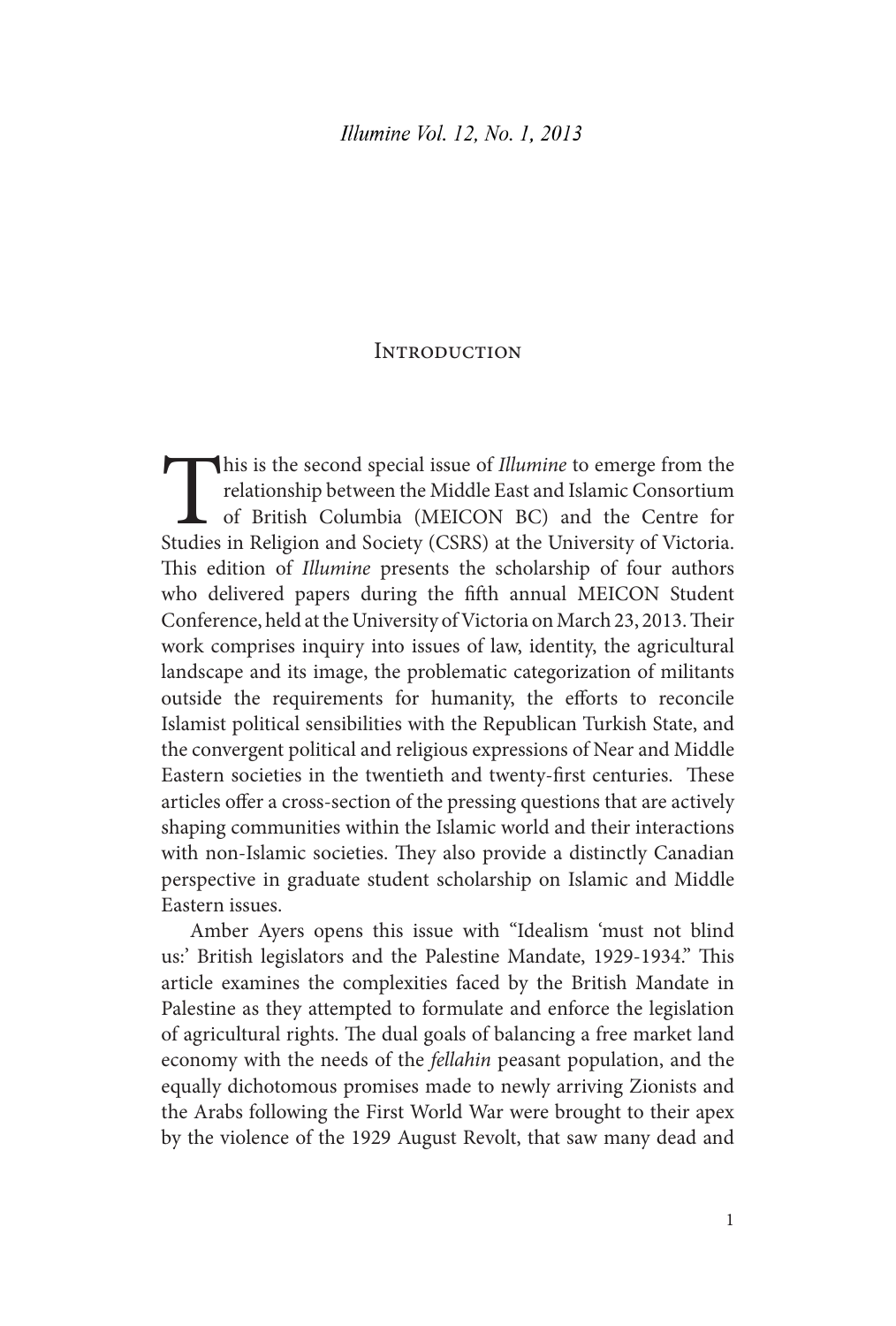## *Introduction*

the British stunned by their own incapacity to control the situation. Parsing the impact of the implementation of a new legal system on both the Palestinians and their British governors begs the question of whether systems of law and government, introduced by a state's representatives sent to work on the ground, can be held responsible for failures and unrest rather than the ruling figures themselves.

"Romanticizing the land: Agriculturally imagined communities in Palestine-Israel," by Jennifer Shutek continues the politically, historically and socially charged theme of agricultural laws, rights and practices in Palestine. This essay examines the evolution of agricultural images in the imaginings of the Palestinians and the Israelis as they seek to create identities that connect to the land, both justifying their respective cultural and economic claims and creating a symbolic, visual language through which to exclude the other. A system of propagandizing visual media has been part of the creation of a land-based identity at least as far back as Pharaonic Egypt, and it proves to be no less convincing and problematic in our own time, when film, advertising and logos traverse the globe. Middle Eastern movements conflate these images of land, food, safety and freedom for people who have none of any.

Jessica Singh approaches the process of othering in her paper "The Notion of subhuman identity in the War on Terror." By addressing the case studies of the United States and their treatment of al Qaeda and Taliban militants, both during operations and as detainees, she focuses on specific statements and terminology to point towards the dehumanization of the enemy, who can thereafter be treated outside the bounds of moral and legal considerations for human life. This weaving together of twelve years of speeches, press releases and operation lingo creates a disturbing picture of how a "subhuman identity" becomes a key tool in justifying seemingly unjustifiable acts in the name of warfare, rightness, and authority.

"Turkey Post 1980 coup d'etat: The rise, the fall, and the emergence of political Islam," by Khash Hemmati rounds out this issue of *Illumine*. Tracing the events in Turkish politics since the formation of the Republic, he discusses the events that led to the exclusion of Islamic governance and an eventual backlash that saw the formation of political parties founded on "Islamic" platforms. This pro-Islamic identity clashed in the 1980s, as it does today, with the ideologies of Republican supporters, although growing enthusiasm for an "Islamic"